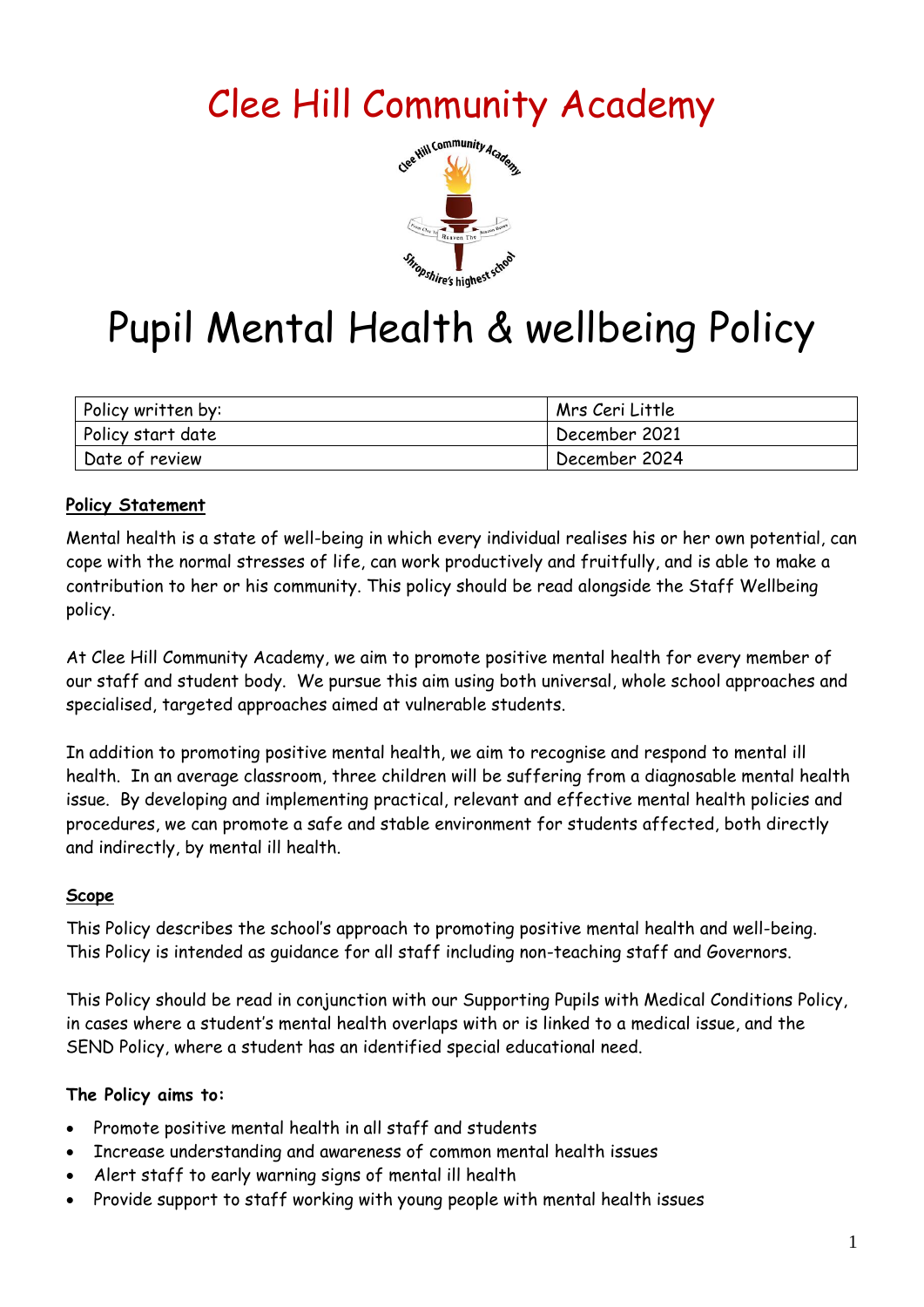• Provide support to students suffering mental ill health and their peers and parents or carers

#### **Lead Members of Staff**

Whilst all staff have a responsibility to promote the mental health of students, staff with a specific, relevant remit include:

- Mrs Ceri Little Designated Safeguarding Lead / Mental Health Lead Miss Sian Pugh – SENDCO
- Mrs Sharon Hall mental health ambassador
- Mrs Gemma Yarnold mental health ambassador
- Miss Marie Breakwell mental health ambassador
- Miss Ruck Pickford– mental health ambassador
- Miss Jo Preece– mental health ambassador
- Mrs Donna Richardson– mental health ambassador
- Place2be 6 week mental health training course completed

Any member of staff who is concerned about the mental health or well-being of a student should speak to Ceri Little, the Mental Health Lead, in the first instance. If there is a concern that the student is in danger of immediate harm, then the normal child protection procedures should be followed. If the student presents a medical emergency, then the normal procedures for medical emergencies should be followed, including alerting the first aid staff and contacting the emergency services, if necessary.

Where a referral to the Young People and Families Mental Health Service (previously CAMHS) is appropriate, this will be led and managed by the Mental Health Lead or SENCO.

#### **Individual Care Plans**

It may be helpful to draw up an individual care plan for students causing concern or who receive a diagnosis pertaining to their mental health. This should be drawn up involving the student, the parents and relevant health professionals. This can include:

- Details of a student's condition
- Special requirements and precautions
- Medication and any side effects
- What to do and who to contact in an emergency
- The role the school can play

#### **Teaching about Mental Health**

The skills, knowledge and understanding needed by our students to keep themselves and others physically and mentally healthy are included as part of the PSHE curriculum.

The specific content of lessons will be determined by the needs of the cohort being taught, but there will always be an emphasis on enabling students to develop the skills, knowledge, understanding, language and confidence to seek help, as needed, for themselves or others.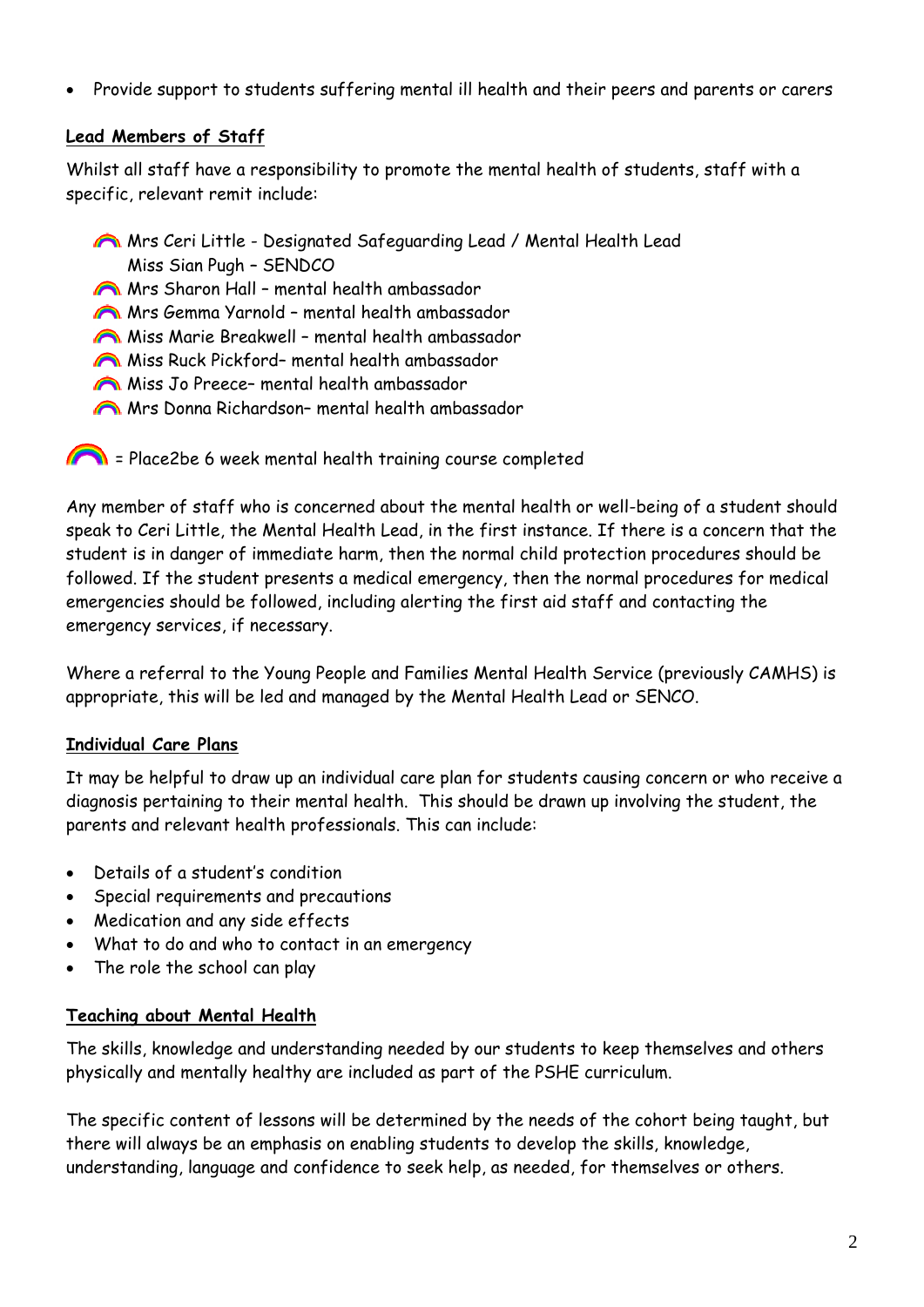School will follow the PSHE Association Guidance to ensure mental health and emotional well-being issues are taught in a safe and sensitive manner, which helps rather than harms.

#### **Signposting**

School will ensure that staff, students and parents are aware of sources of support within school and in the local community. The support available within our school and local community is outlined in Appendix B.

We will display relevant sources of support and will regularly highlight these to students within relevant parts of the curriculum and assemblies.

#### **Warning Signs**

School staff may become aware of warning signs which indicate a student is experiencing mental health or emotional well-being issues. These warning signs should always be taken seriously and staff observing any of these warning signs should communicate their concerns with Ceri Little.

#### Possible warning signs include:

- Physical signs of harm that are repeated or appear non-accidental
- Changes in eating or sleeping habits
- Increased isolation from friends or family, becoming socially withdrawn
- Changes in activity and mood
- Lowering of academic achievement
- Talking or joking about self-harm or suicide
- Abusing drugs or alcohol
- Expressing feelings of failure, uselessness or loss of hope
- Changes in clothing e.g. long sleeves in warm weather
- Secretive behaviour
- Skipping PE or getting changed secretively
- Lateness to or absence from school
- Repeated physical pain or nausea with no evident cause
- An increase in lateness or absenteeism

#### **Managing disclosures**

A student may choose to disclose concerns about themselves or a friend to any member of staff, so all staff need to know how to respond appropriately to a disclosure.

If a student chooses to disclose concerns about their own mental health, or that of a friend, to a member of staff, the member of staff's response should always be calm, supportive and nonjudgemental.

Staff should listen rather than advise and their first thoughts should be of the student's emotional and physical safety rather than of exploring 'Why?'.

All disclosures should be recorded in writing using a Safeguarding Concern Form. This information should be shared with the Mental Health Lead (Ceri Little), who will store the form appropriately and offer support and advice about next steps.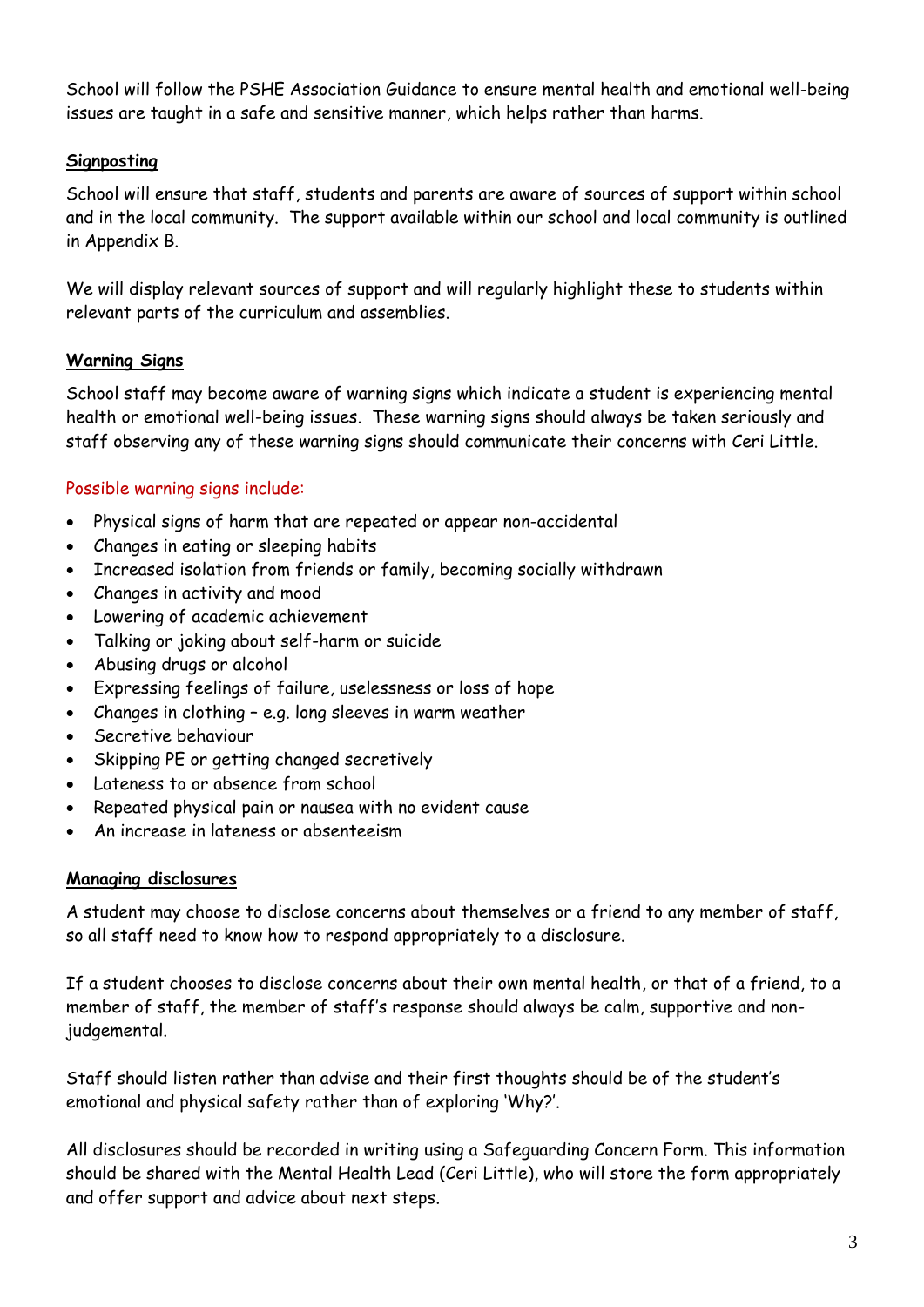All staff are made aware that mental health problems can, in some cases, be an indicator of abuse. The DSL will liaise with the school mental health lead (Ceri Little) re information is being shared. If staff have a mental health concern about a child that is also a safeguarding concern, immediate action should be taken, following the child protection policy, and speaking to the designated safeguarding lead or a deputy.

[The Mental Health and Behaviour in Schools](https://assets.publishing.service.gov.uk/government/uploads/system/uploads/attachment_data/file/755135/Mental_health_and_behaviour_in_schools__.pdf) guidance sets out how schools and colleges can help prevent mental health problems by promoting resilience as part of an integrated, whole school/college approach to social and emotional wellbeing, which is tailored to the needs of their pupils.

### **Confidentiality**

All staff should be honest with regard to the issue of confidentiality. If it is necessary for staff to pass on concerns about a student, they should discuss with the student:

- Who they are going to talk to
- What they are going to tell them
- Why they need to tell them

Staff will not usually share information about a student without first telling them. Ideally, staff should receive the student's consent before sharing information about them, though there are certain situations when information must always be shared with another member of staff and / or a parent. An example of such a situation would be where a student is in danger of immediate harm.

Staff should always share disclosures with the Mental Health Lead. This helps to safeguard their own emotional well-being, as they are no longer solely responsible for the student, it ensures continuity of care in their absence and it provides an extra source of ideas and support. Staff should explain this to the student and discuss with them who it would be most appropriate and helpful to share this information with.

#### **Working with Parents**

Where possible, staff should highlight further sources of support and give parents information to take away. They will often find it hard to take much in, whilst coming to terms with the information being shared. Sharing sources of further support aimed specifically at parents can also be helpful, such as parent helplines and forums.

Staff should also provide clear means of contacting school with further questions and consider arranging a follow-up meeting or phone call, as parents often have many questions as they process the information. Each meeting should finish with agreed next steps and a record of the meeting should be kept confidentially.

#### **Working with Parents**

Parents are often very welcoming of support and information from the school about supporting their child's emotional and mental health. In order to support parents, Clee Hill Community Academy will: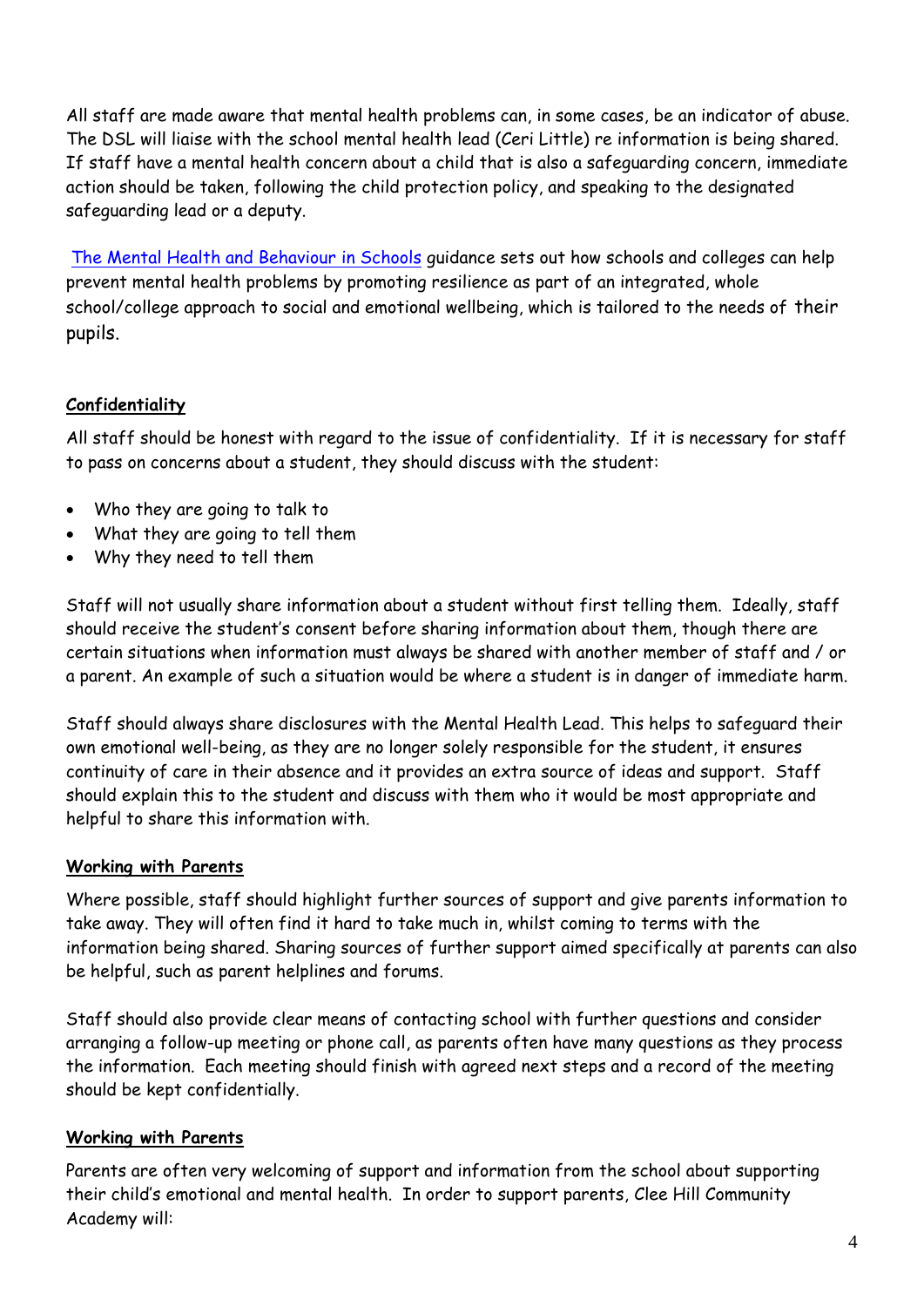- Highlight sources of information and support about common mental health issues
- Ensure that all parents are aware of who to talk to, and how to go about this, if they have concerns about their own child or a friend of their child
- Make the Mental Health Policy easily accessible to parents through the school website
- Share ideas about how parents can support positive mental health in their children
- Keep parents informed about the mental health topics their children are learning about in PSHE and share ideas for extending and exploring this learning at home

#### **Supporting Peers**

When a student is suffering from mental health issues, it can be a difficult time for their friends. Friends often want to support, but do not know how. In the case of self-harm or eating disorders, it is possible that friends may learn unhealthy coping mechanisms from each other.

In order to keep peers safe, staff will consider on a case by case basis which friends may need additional support. Support will be provided, either in one to one or group settings, and will be guided by conversations with the student and their parents. Staff will discuss:

- What it is helpful for friends to know and what they should not be told
- How friends can best support
- What friends should avoid doing or saying which may inadvertently cause upset
- Warning signs that their friend may need help

Additionally, staff will want to highlight with peers:

- Where and how to access support for themselves
- Safe sources of further information about their friend's condition
- Healthy ways of coping with the difficult emotions they may be feeling

#### **Training**

All staff will receive training about recognising and responding to mental health issues as part of their child protection training to enable them to keep students safe. Additional training is also available via online training courses on the MindEd website. Staff will be given sufficient time to complete this training within school hours.

Training opportunities for staff who require more in-depth knowledge will be considered as part of the performance appraisal process. Additional CPD will also be supported throughout the year, where it becomes appropriate due to developing situations with one or more students.

#### **Links with Other Schools and External Agencies**

Clee Hill Community Academy is proactive in developing links and sharing good practice with other schools in the area of mental health. Miss Sian Pugh (SENDCO) works alongside other agencies, such as Early Help, the Young People and Families Mental Health Service (previously CAMHS) and the Educational Psychology Service.

#### **Policy Review**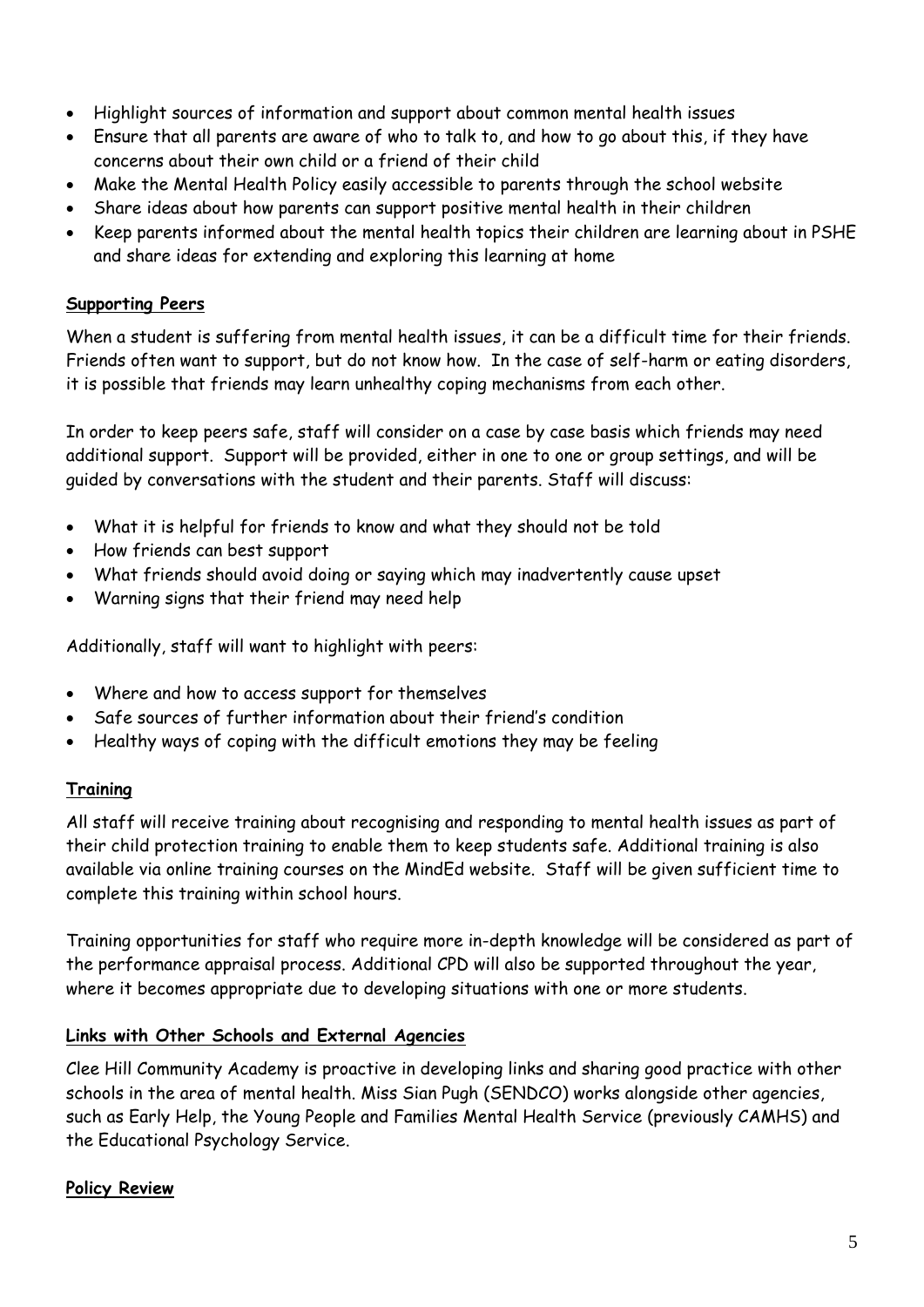This Policy will be reviewed every 3 years as a minimum.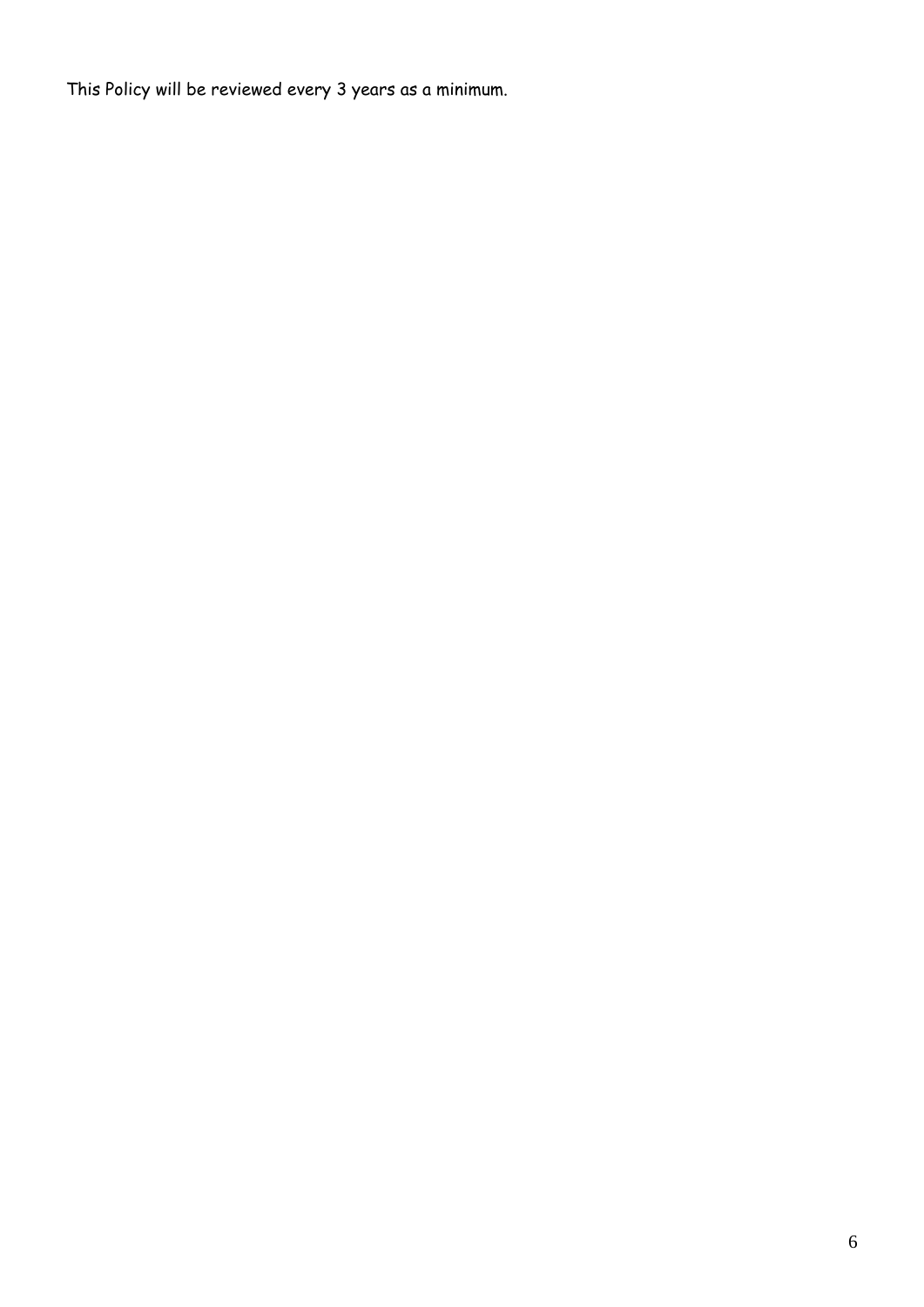# **Appendix A**: **Further information and sources of support about common mental health issues**

# **Prevalence of Mental Health and Emotional Wellbeing Issues**

- 1 in 10 children and young people aged 5 16 suffer from a diagnosable mental health disorder - that is around three children in every class.
- Between 1 in every 12 and 1 in 15 children and young people deliberately self-harm.
- There has been a significant increase in the number of young people being admitted to hospital because of self-harm. Over the last ten years this figure has increased by 68%.
- More than half of all adults with mental health problems were diagnosed in childhood. Less than half were treated appropriately at the time.
- Nearly 80,000 children and young people suffer from severe depression.
- The number of young people aged 15-16 with depression nearly doubled between the 1980s and the 2000s.
- Over 8,000 children aged under 10 years old suffer from severe depression.
- 3.3% or about 290,000 children and young people have an anxiety disorder.
- 72% of children in care have behavioural or emotional problems these are some of the most vulnerable people in our society.

The information below provides guidance about the issues most commonly seen in schoolaged children.

Support on all these issues can be accessed via Young Minds [\(www.youngminds.org.uk\)](http://www.youngminds.org.uk/), Mind [\(www.mind.org.uk\)](http://www.mind.org.uk/) and (for e-learning opportunities) MindEd [\(www.minded.org.uk\)](http://www.minded.org.uk/).

# **Self-Harm**

Self-harm describes any behaviour where a young person causes harm to themselves in order to cope with thoughts, feelings or experiences they are not able to manage in any other way. It most frequently takes the form of cutting, burning or non-lethal overdoses in adolescents, while younger children and young people with special needs are more likely to pick or scratch at wounds, pull out their hair or bruise themselves.

# **Online Support**

SelfHarm.co.uk: [www.selfharm.co.uk](http://www.selfharm.co.uk/) National Self-Harm Network: [www.nshn.co.uk](http://www.nshn.co.uk/)

# **Books**

Pooky Knightsmith (2015) Self-Harm and Eating Disorders in Schools: A Guide to Whole School Support and Practical Strategies. London: Jessica Kingsley Publishers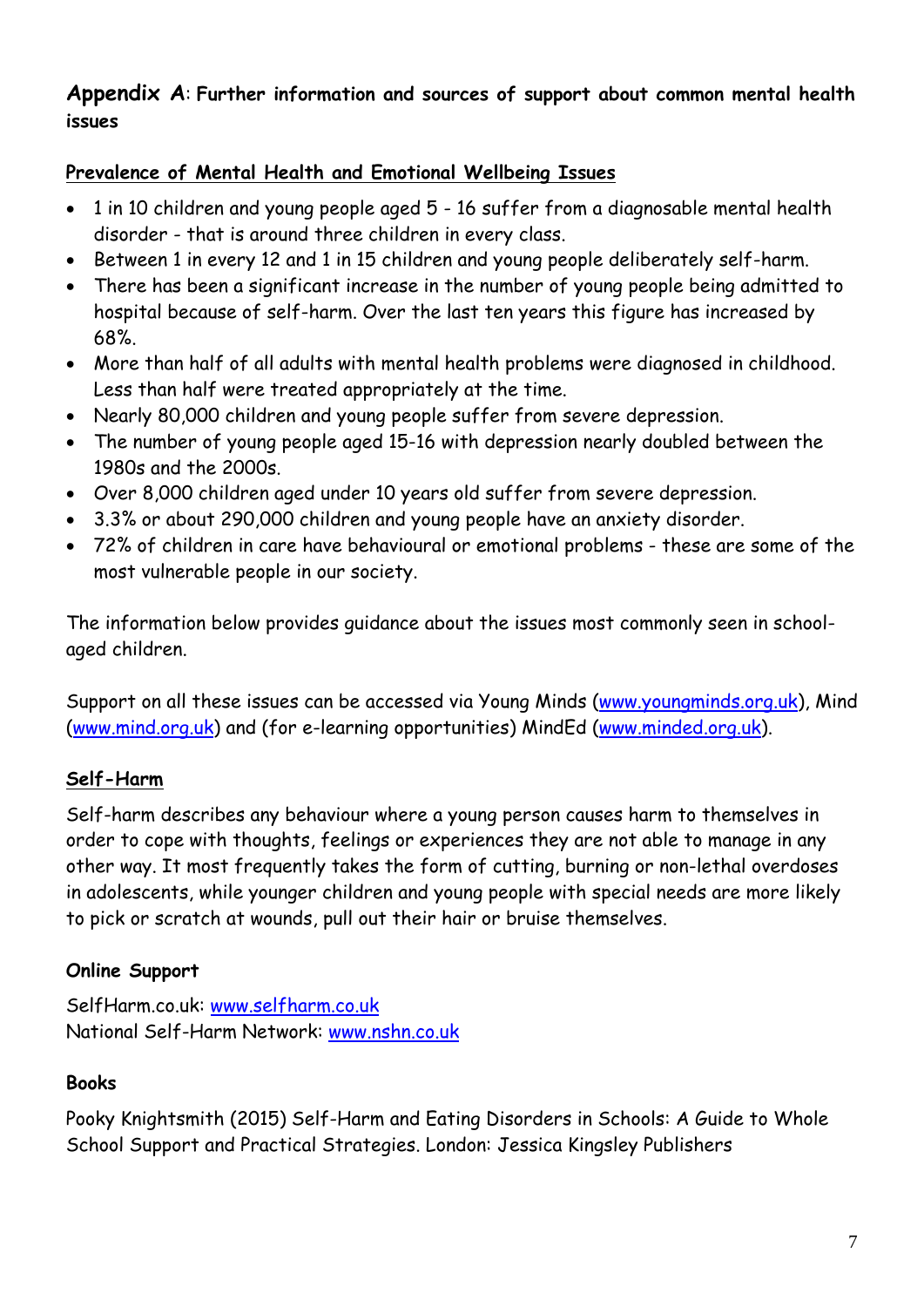Keith Hawton and Karen Rodham (2006) By Their Own Young Hand: Deliberate Self-harm and Suicidal Ideas in Adolescents. London: Jessica Kingsley Publishers Carol Fitzpatrick (2012) A Short Introduction to Understanding and Supporting Children and Young People Who Self-Harm. London: Jessica Kingsley Publishers

### **Depression**

Ups and downs are a normal part of life, but for someone who is suffering from depression these ups and downs may be more extreme. Feelings of failure, hopelessness, numbness or sadness may invade their day-to-day life over an extended period of weeks or months and have a significant impact on their behaviour and ability and motivation to engage in day-today activities.

# **Online Support**

Depression Alliance: [www.depressionalliance.org/information/what-depression](http://www.depressionalliance.org/information/what-depression)

# **Books**

Christopher Dowrick and Susan Martin (2015) Can I Tell you about Depression?: A guide for friends, family and professionals. London: Jessica Kingsley Publishers

# **Anxiety, Panic Attacks and Phobias**

Anxiety can take many forms in children and young people. It is something that everyone experiences at low levels as part of normal life. When thoughts of anxiety, fear or panic are repeatedly present over several weeks or months and/or they are beginning to impact on a young person's ability to access or enjoy day-to-day life, intervention is needed.

# **Online support**

Anxiety UK: [www.anxietyuk.org.uk](http://www.anxietyuk.org.uk/)

# **Books**

Lucy Willetts and Polly Waite (2014) Can I Tell you about Anxiety?: A guide for friends, family and professionals. London: Jessica Kingsley Publishers

Carol Fitzpatrick (2015) A Short Introduction to Helping Young People Manage Anxiety. London: Jessica Kingsley Publishers

# **Obsessions and Compulsions**

Obsessions describe intrusive thoughts or feelings which are disturbing or upsetting; compulsions are the behaviours carried out in order to manage those thoughts or feelings. For example, a young person may be constantly worried that their house will burn down if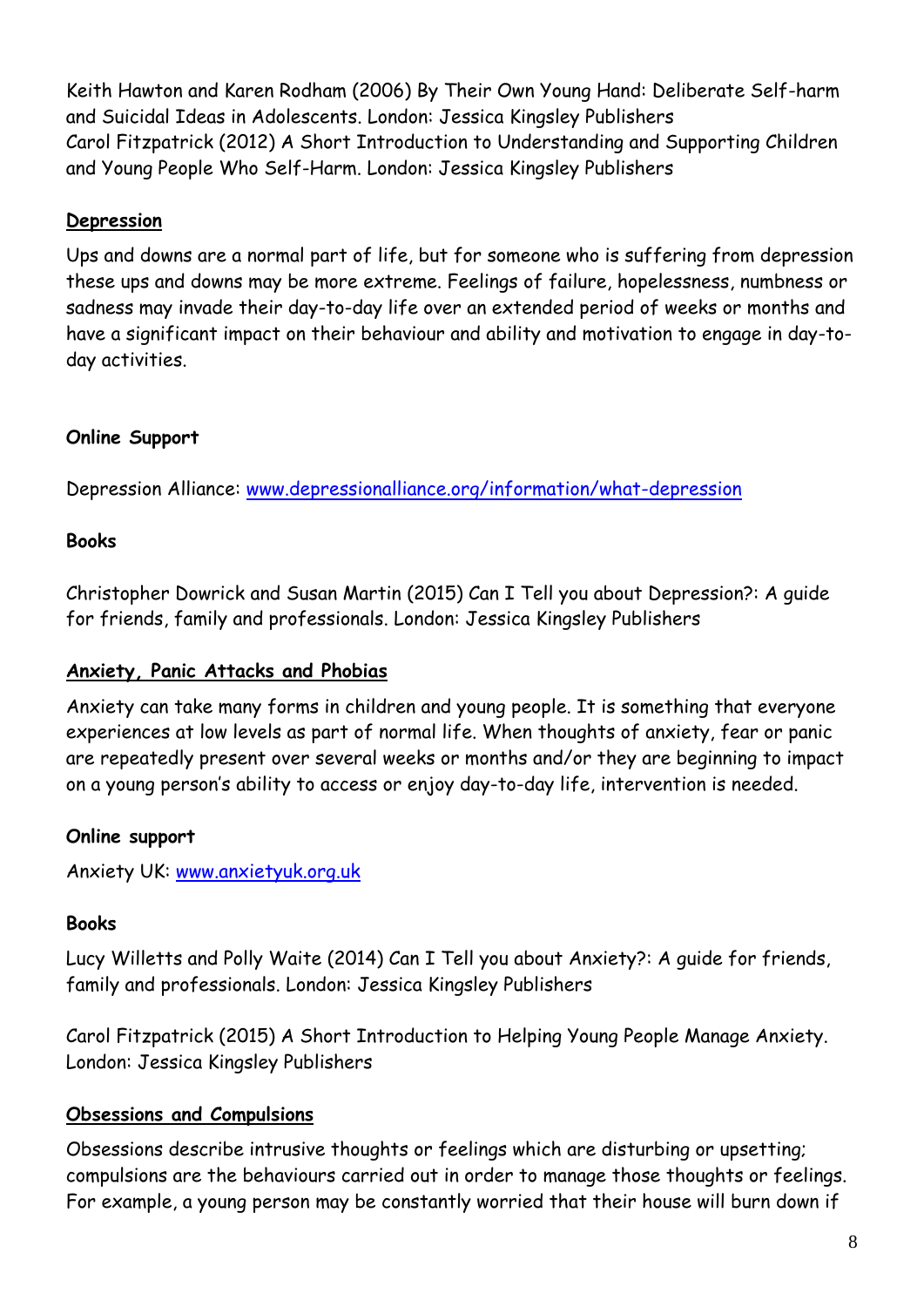they don't turn off all switches before leaving the house. They may respond to these thoughts by repeatedly checking switches, perhaps returning home several times to do so. Obsessive compulsive disorder (OCD) can take many forms – it is not just about cleaning and checking.

### **Online Support**

OCD UK: [www.ocduk.org/ocd](http://www.ocduk.org/ocd)

# **Books**

Amita Jassi and Sarah Hull (2013) Can I Tell you about OCD?: A guide for friends, family and professionals. London: Jessica Kingsley Publishers

Conners (2011) The Tourette Syndrome & OCD Checklist: A practical reference for parents and teachers. San Francisco: Jossey-Bass

# **Suicidal Feelings**

Young people may experience complicated thoughts and feelings about wanting to end their own lives. Some young people never act on these feelings, though they may openly discuss and explore them, while other young people die suddenly from suicide without warning.

# **Online Support**

Prevention of young suicide UK – PAPYRUS: [www.papyrus-uk.org](http://www.papyrus-uk.org/) On the edge: ChildLine spotlight report on suicide: [www.nspcc.org.uk/preventing](http://www.nspcc.org.uk/preventing-abuse/research-and-resources/on-the-edge-childline-spotlight/)[abuse/research-and-resources/on-the-edge-childline-spotlight/](http://www.nspcc.org.uk/preventing-abuse/research-and-resources/on-the-edge-childline-spotlight/)

# **Books**

Keith Hawton and Karen Rodham (2006) By Their Own Young Hand: Deliberate Self-harm and Suicidal Ideas in Adolescents. London: Jessica Kingsley Publishers

Terri A.Erbacher, Jonathan B. Singer and Scott Poland (2015) Suicide in Schools: A Practitioner's Guide to Multi-level Prevention, Assessment, Intervention, and Postvention. New York: Routledge

# **Eating Problems**

Food, weight and shape may be used as a way of coping with, or communicating about, difficult thoughts, feelings and behaviours that a young person experiences day to day. Some young people develop eating disorders, such as anorexia (where food intake is restricted), binge eating disorder and bulimia nervosa (a cycle of bingeing and purging). Other young people, particularly those of primary or pre-school age, may develop problematic behaviours around food including refusing to eat in certain situations or with certain people. This can be a way of communicating messages the child does not have the words to convey.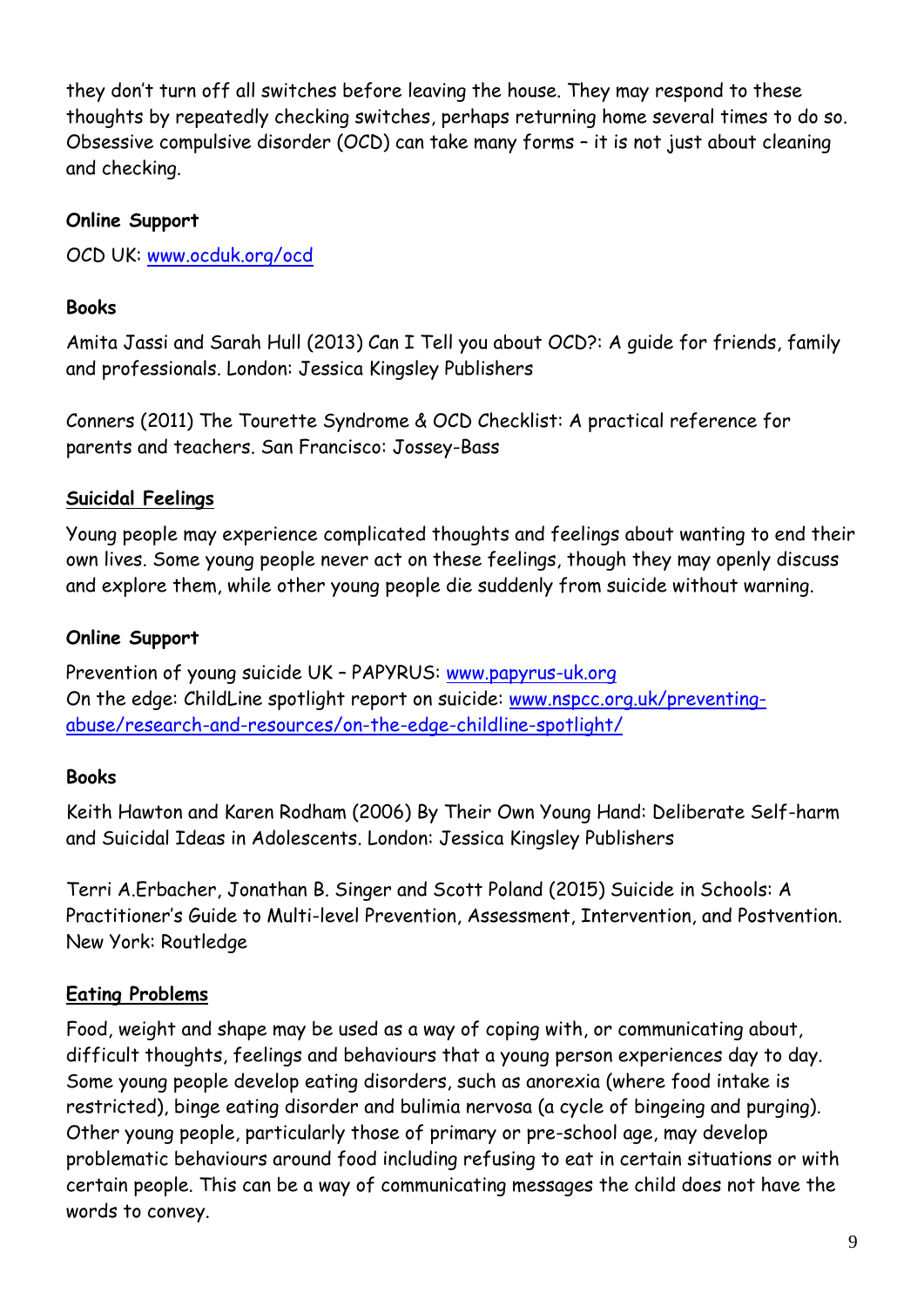#### **Online Support**

Beat – the eating disorders charity: [www.b-eat.co.uk/about-eating-disorders](http://www.b-eat.co.uk/about-eating-disorders) Eating Difficulties in Younger Children and when to worry: [www.inourhands.com/eating](http://www.inourhands.com/eating-difficulties-in-younger-children)[difficulties-in-younger-children](http://www.inourhands.com/eating-difficulties-in-younger-children)

#### **Books**

Bryan Lask and Lucy Watson (2014) Can I tell you about Eating Disorders?: A Guide for Friends, Family and Professionals. London: Jessica Kingsley Publishers

Pooky Knightsmith (2015) Self-Harm and Eating Disorders in Schools: A Guide to Whole School Support and Practical Strategies. London: Jessica Kingsley Publishers

Pooky Knightsmith (2012) Eating Disorders Pocketbook. Teachers' Pocketbooks